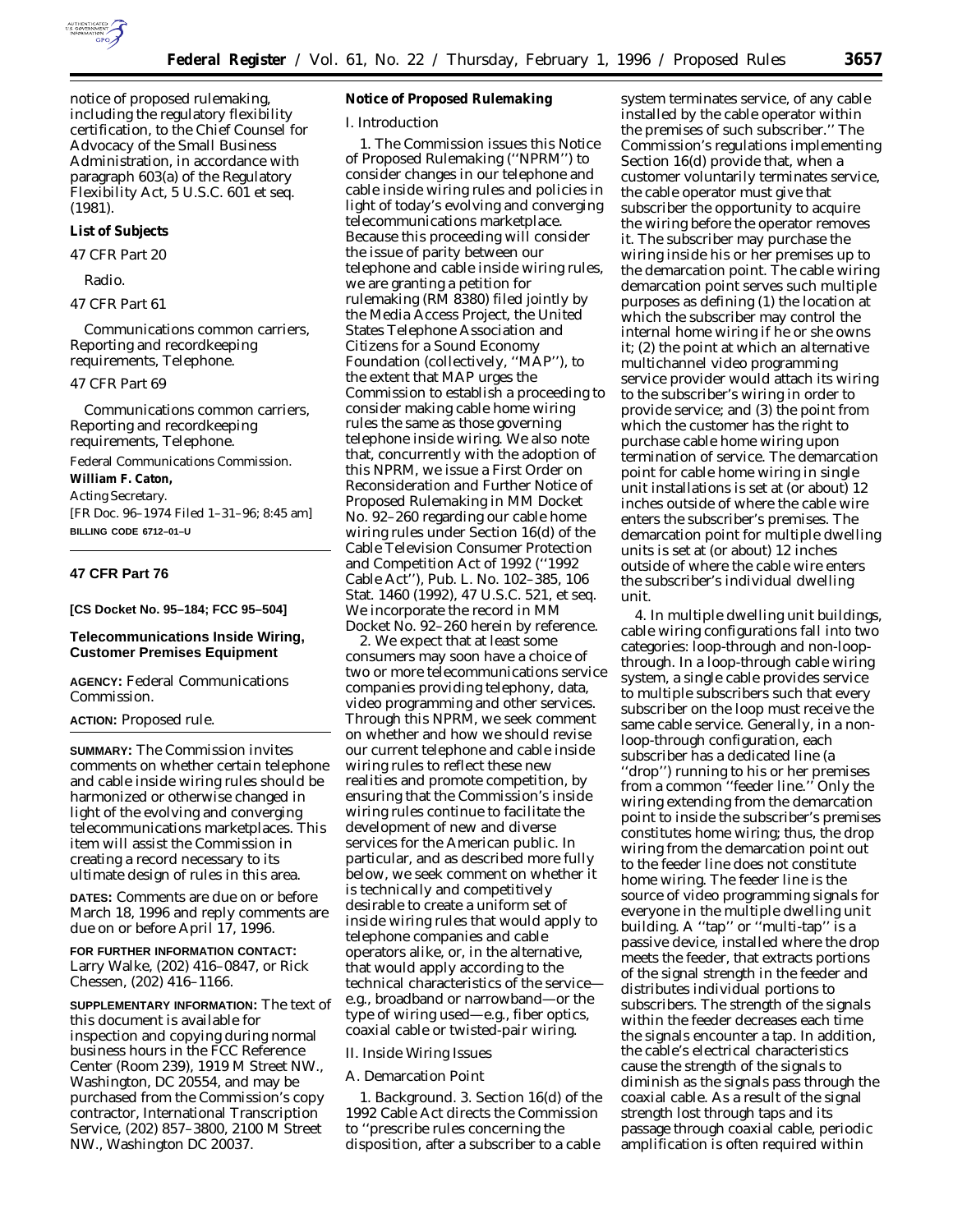the multiple dwelling unit building to maintain good picture quality. Amplification is accomplished by installing amplifiers at pre-designed intervals along the feeder based upon the number of taps and the length of coaxial cable within the multiple dwelling unit building.

5. With respect to telephone wiring, in 1990, the Commission amended the definition of the telephone demarcation point for simple inside wiring, *inter alia,* to ''assure that it [would] not be at a significant distance from where [the] wiring enters the customer's premises.'' *Report and Order and Further Notice of Proposed Rule Making* in CC Docket No. 88–57, 5 FCC Rcd 4686, 4692 (1990) 53 FR 9952 (March 28, 1988) (''*Telephone Inside Wiring Report and Order*''), *recon. pending.* Accordingly, the Commission's rules set the telephone wiring demarcation point for new and existing single unit installations (where there is no protector) at a point within 12 inches of where the telephone wire enters the customer's premises—i.e., up to 12 inches inside the home. The telephone demarcation point in existing multiple dwelling unit buildings is determined in accordance with the carrier's reasonable and nondiscriminatory standard operating practices. For new multiple dwelling unit buildings, including additions, modifications and rearrangements of existing wiring, the telephone company may establish a standard operating practice of placing the demarcation point at the minimum point of entry (usually the basement of the building). If the telephone company does not establish such a practice, the owner of a multiple dwelling unit building may determine the location of the demarcation point or points. Finally, in contrast with cable inside wiring, individual telephone lines typically run from the basement in multiple dwelling unit buildings (where the demarcation point is usually located) to each individual subscriber's dwelling unit.

6. In another Commission proceeding involving the setting of the cable network demarcation point, some alternative multichannel video programming providers argue that the demarcation point in multiple dwelling unit buildings should be located ''at that point outside a subscriber's premises and within the common areas of the multiple dwelling unit where existing wiring is first readily accessible'' for increased access and subscriber convenience. On the other hand, some cable operators argue that these proposals to move the demarcation point for multiple dwelling units are not precise enough because such a point

could vary from building to building, and that such proposals are contrary to the plain language of the statute. Cable operators in the same proceeding argued that moving the cable demarcation point would severely restrict their ability to compete to provide telephony and advanced telecommunications services even if a subscriber chose a competitor's video services. Moreover, the cable operators asserted that consumers would benefit from additional broadband wires to their premises, since they could then have the flexibility of receiving different broadband services from different providers, rather than simply choosing which single provider's package to receive.

2. *Request for Comment.* 7. We seek comment on whether we should establish a common demarcation point for wireline communications networks—regardless of whether such networks are broadband or narrowband, or cable or telephony services. Sound reasons for creating a common demarcation point may exist. For example, in a world in which cable and telephony services are provided over a single broadband wire, a common demarcation point could make logical and technical sense. On the other hand, there may be technical and practical constraints on setting a common demarcation point. For example, if we set the demarcation point for multiple dwelling units at the minimum point of entry (usually in the basement), there may be concerns about the expense, disruption, and additional space required to install individual broadband wires and amplifiers to each unit, as well as the removal of any existing common wiring. Moreover, it also raises the issue of who the ''customer'' is—the landlord or the tenant—who is entitled to control the wiring. Altering the cable demarcation point so that it is farther away from the subscriber's individual unit would also raise questions about compensation for the wire between the current cable demarcation point and any amended demarcation point. For instance, if a subscriber already owns the cable home wiring up to the current demarcation point, and the Commission moves the demarcation point to the minimum point of entry, how would the cable operator be compensated for the additional wiring if the subscriber wished to purchase it? On the other hand, if the subscriber elected not to purchase the additional wiring in this scenario, would the cable operator then have the right to remove that portion of the wiring? Alternatively, if we require a common demarcation point that is closer to each subscriber, such as where

the existing cable wiring demarcation point is located, this could subject the currently unregulated telephone wiring between the minimum point of entry and the customer's premises to regulation. We seek comment on where, if we establish a common demarcation point for cable and telephony services, we should establish such a common demarcation point. We also seek comment on whether, if we do not create a common demarcation point, we should continue to establish demarcation points based on the services provided over facilities (i.e. telephony or cable), or whether we should create demarcation points based upon the nature of the ultimate facilities used to deliver the service (i.e. narrowband termination facilities or broadband termination facilities).

8. We seek comment on whether and how our wiring rules can be structured to promote competition both in the markets for multichannel video programming delivery and in the market for telephony and advanced telecommunications services, and if it will affect our goal of promoting the development of advanced telecommunications services and competition for those services. In addition, we seek comment on whether, and if so, how, the selection of a demarcation point for either network should depend upon the technical characteristics of the wiring and the current design considerations for telephone and cable services.

9. *Single Dwelling Units.* We seek comment on the effect of changing the telephone demarcation point to mirror the cable demarcation point, and on the effect of changing the demarcation point for cable, which presently does not employ protectors, to mirror the telephone demarcation point. Finally, we seek comment on the consequences of permitting broadband service providers to choose where to locate the network demarcation point, within a range of 12 inches outside the customer's premises and 12 inches inside the customer's premises.

10. *Multiple Dwelling Units.* We seek comment on the effect of changing the telephone network demarcation point to mirror the cable demarcation point, and on whether the current cable and telephony demarcation points give reasonable access to competitive providers of either narrowband or broadband services, or whether it would better promote competition and otherwise be in the public interest to require that the demarcation points for broadband and narrowband networks be placed at a common point or at the point at which the broadband or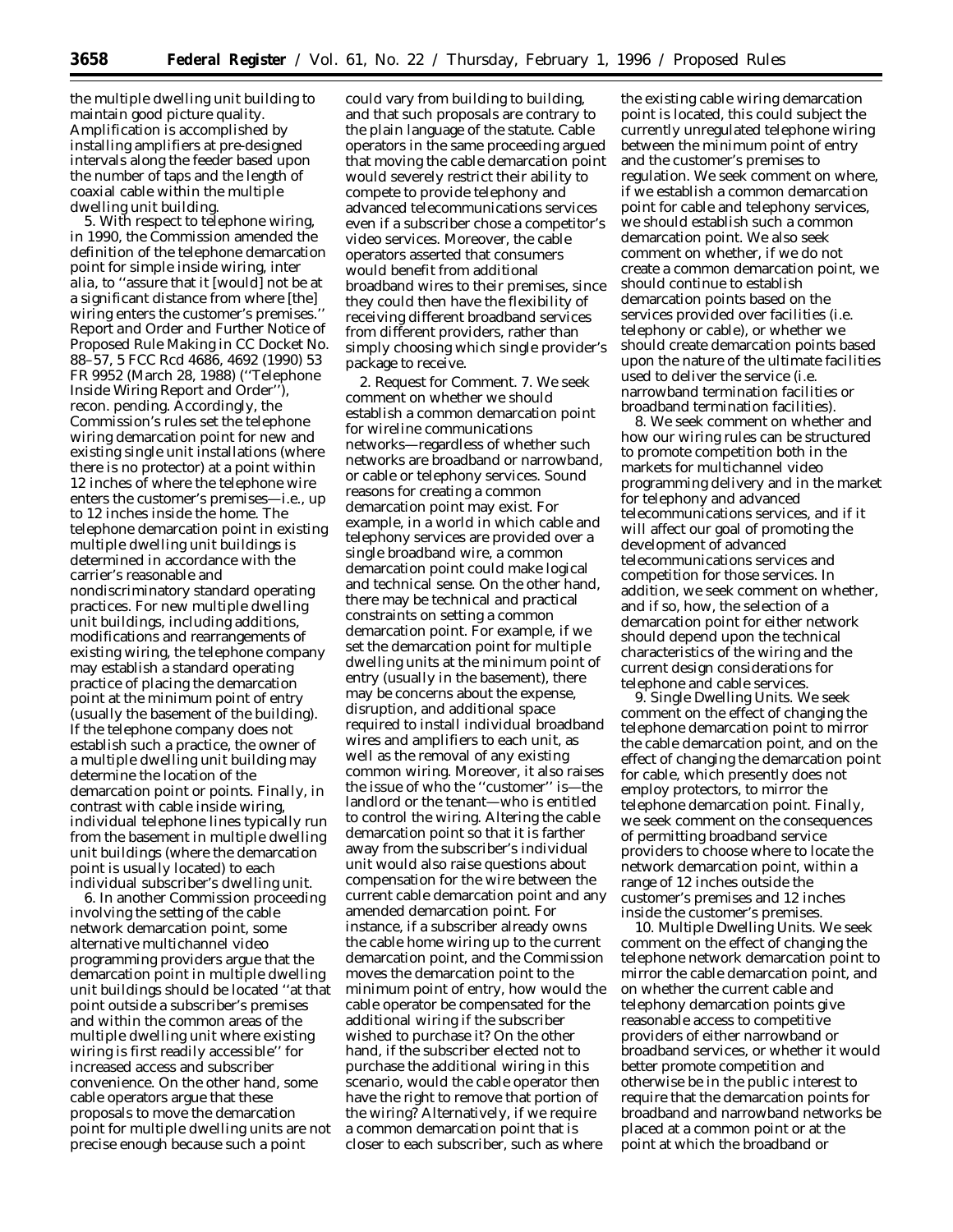narrowband line becomes dedicated to an individual subscriber's use.

11. We seek additional comment on the competitive effect and consumer impact of keeping or changing the current cable demarcation point—not only on the video programming delivery marketplace, but on the broader telecommunications services market. Because we are concerned, however, that the current cable demarcation point may be impeding competition in the video services delivery marketplace, we intend to resolve this issue expeditiously.

12. We recognize that numerous other factors may affect the proper location of the cable network's demarcation point, as well as one's control over cable inside wiring and cable service generally. For example, single-family row units in condominiums or other residential settings may be provided cable service via a single, central access point, which may generate many of the same issues concerning the network demarcation point as are present in vertical multiple dwelling unit buildings. We seek comment on other factors related to the architecture of multiple dwelling unit premises that can affect the location of the demarcation point. We also seek comment on the consequences of changing the demarcation point or points, under one of the approaches described above, in light of the many various architectural settings in which subscribers may reside. The Commission also seeks information on any technical constraints on moving either network's demarcation point.

#### B. Connections

1. *Background.* a. *Cable Service Wiring.* 13. An important technical consideration in the delivery of cable service and the connections employed in the technology used to deliver service, is the risk of cable signal leakage. Cable systems often deliver cable signals over the same frequencies as many over-the-air licensees, including air traffic control and police and fire safety communications. The Commission has established specific restrictions on cable operators' use of radio frequencies in order to reduce the potential for interference caused by cable leakage. Another important technical consideration is the quality of the signal delivered to the subscriber's terminal. Our rules require a minimum signal level at the subscriber's terminal to ensure that adequate levels are delivered to the television set or video cassette recorder and that a good quality picture is delivered. Signal strength can be lessened by the use of poor cable,

signal splitting for additional television sets, improper termination and improper attachments of and to customer-owned premises equipment.

b. *Telephone Connection.* 14. By contrast, signal leakage interfering with over-the-air communications has not been a regulatory concern for telephone service because the transmission of telephony requires only a fraction of the signal power used to transmit video programming, and telephone signals are carried over a much narrower, as well as a different, portion of frequency spectrum than aeronautical communications. Rather, the overall purpose of our telephone wiring regulations is to ensure that equipment connected to the telephone network and the methods used to make those connections do not cause harm to the telephone network or telephone company employees. Harm, as defined in our rules, includes: electrical hazards to telephone company personnel, damage to telephone company equipment, malfunction of telephone company billing equipment, and degradation of service to persons other than the user of the subject terminal equipment, his calling or called party. 47 CFR 68.3. The Commission has determined that allowing customers access to carrier-installed wiring on their premises for the purpose of connecting simple inside wiring will not impair the ability of carriers to provide adequate service to the public. The Commission has found little inherent risk that a plug/jack arrangement will be installed incorrectly, or if actually installed incorrectly, will cause harm to the network.

2. *Request for Comment.* 15. We expect that broadband common carrier services will be delivered over the same aeronautical and public safety frequencies, and at similar levels of power, as are current cable television signals. Therefore, the same concerns regarding interference with over-the-air communications that we currently encounter only with traditional cable service may be implicated. We seek comment on the best method of extending our signal leakage limits that are currently applied only to traditional cable service to others who provide service over broadband facilities. Our cable signal leakage limits are based on individual leakage levels as well as maximum allowable cumulative leakage levels and frequency separations from over-the-air users. We solicit comment on whether these requirements are sufficient or should be changed to safeguard against interference by any broadband service provider. We also

request comment on whether our cable signal quality standards should be extended to other broadband video signal providers or whether, in a future competitive environment, quality standards may be unnecessary because signal quality will be one of the factors highlighted by broadband providers in competing for business.

16. Finally, we note that underlying all of the discussion and proposals outlined in this item is a concern for system integrity, including any increased risk of signal leakage or decrease in signal quality. We thus seek comment generally on how any new or revised regulatory approaches proposed in this *NPRM* may impact upon these considerations.

3. *Means of Connection.* a. *Background.* 17. The Commission's common carrier rules define the technical specifications for any jacks that interface with the telephone network. The rules state that ''any jack installed by the telephone company at, or constituting, the demarcation point shall conform to Subpart F of 47 CFR Part 68. Subject to the requirements of section 68.213 of our rules, connection of wiring and terminal equipment to the telephone network may be through a jack conforming to Subpart F or by direct attachment to carrier installed wiring.\*.\*.\*.'' This standardization ensures that network integrity is maintained and protects telephone company employees, facilitates the installation of equipment by nontelephone company employees, and promotes competition for inside wiring services and telephone customer premises equipment.

18. Even though the Commission does not have specific rules governing the type of connectors used by the cable industry, operators almost exclusively employ ''F-type connectors'' for connection between coaxial wire and equipment, which, in part, are designed to prevent signal leakage. These F-type connectors are installed at the ends of coaxial cable in order to attach the wiring to customer premises equipment such as televisions, videocassette recorders and set-top boxes.

b. *Request for Comment.* 19. We seek comment on whether the Commission should adopt technical requirements for standard jacks and connectors for broadband or narrowband networks. If standards are necessary, how should factors such as electronics and the physical features of the jack or connector be addressed in designing such standards? All responses to this and the above inquiries should address the relative need for standards for protectors, jacks and connectors that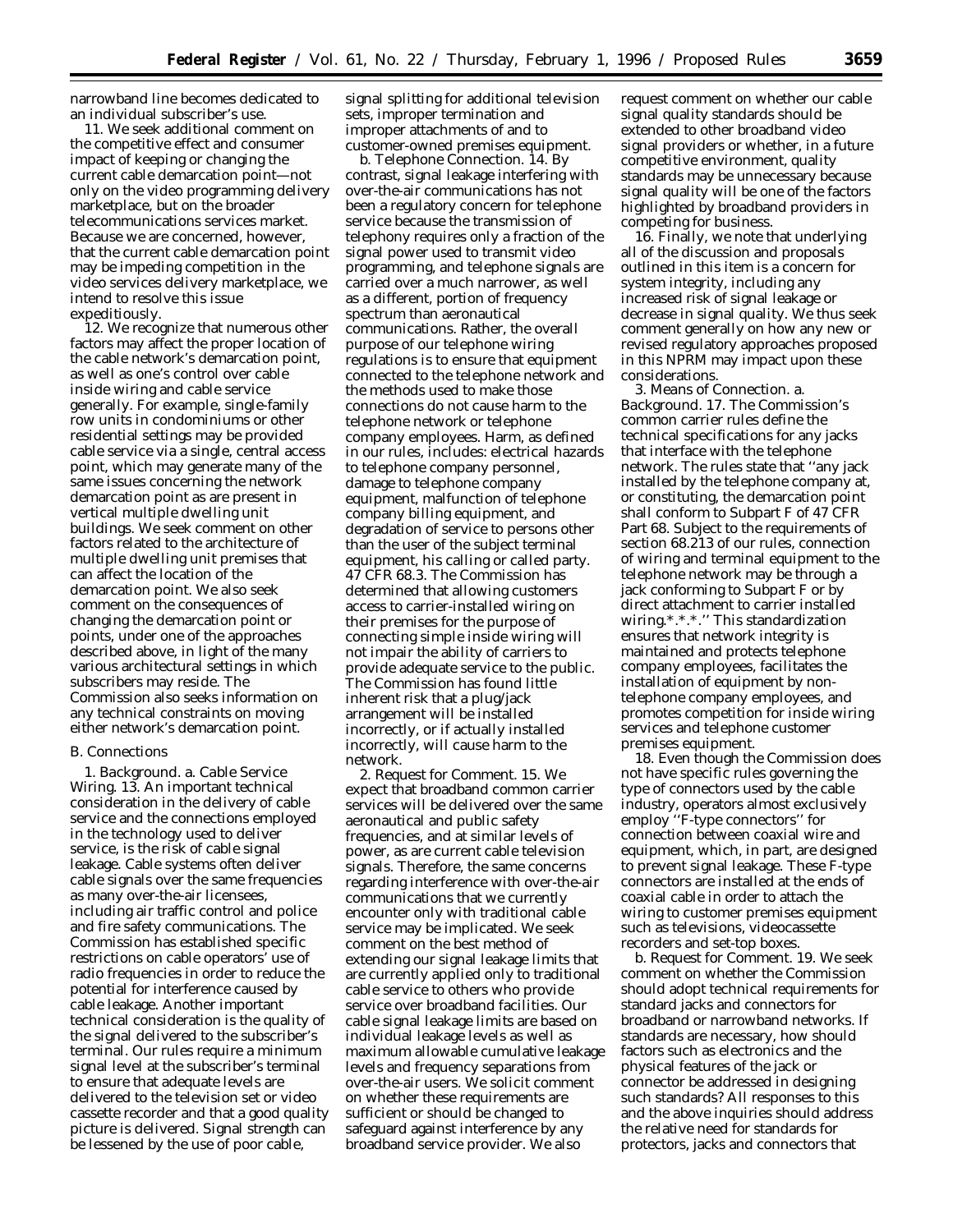will maintain system integrity (i.e., picture and audio quality, signal reliability, minimal signal leakage), while giving other providers ease of connection and thus facilitate competition among telecommunications services providers.

20. We solicit comment on whether the Commission should establish technical standards for connections to cable networks or broadband services, where multiple services are delivered over a single wire. We note that a single standard may facilitate competition among providers by standardizing and simplifying the type of connection all providers must use. In the alternative, we seek comment on whether we should require that all connections to either the telephone network or cable systems use only the jacks meeting Commission standards or their technical equivalent.

C. Regulation of Simple and Complex, and Residential and Non-Residential Wiring

1. *Background.* a. *Telephone Provisions: Simple vs. Complex Wiring.* 21. The degree to which the Commission regulates telephone inside wiring depends largely on whether the subscriber requires simple wiring or complex wiring to receive service. Simple inside wiring includes all one and two line telephone wiring on the customer's side of the demarcation point, and is often called ''non-system premise wiring'' or ''customer premise wiring.'' Complex wiring, also called ''intrasystem wiring,'' includes all wiring of three or more twisted pairs and its associated components (e.g., connecting blocks, terminal boxes, conduit) located on the customer's side of the demarcation point that connects telephones, facsimile machines, modems, and other devices to each other or to the common equipment of a private branch exchange (''PBX'') or key system, when this wiring is inside a building or between a customer's buildings located on the same or contiguous property not separated by public property.

22. Most single dwelling units require only simple wiring, while multiple dwelling units and commercial settings require complex intrasystem wiring. We have not allowed customers to connect to the public telephone network with complex wiring other than through a telephone company-provided jack. In the interstate jurisdiction, we have deregulated the installation and maintenance of both simple and complex inside wire. In the intrastate jurisdiction, however, we have allowed the states to regulate the prices, terms

and conditions on which simple inside wire services are offered to the public.

b. *Cable Service Provisions.* 23. As described above, our cable inside wiring rules address three primary areas: (1) technical standards; (2) the disposition of wiring after termination of service; and (3) rates for the wiring installation and maintenance. First, the Commission's technical standards apply only to wiring that a cable operator installs and maintains. This caveat does not affect the Commission's standards concerning signal leakage, however, because these requirements must be met regardless of who provides the final service link to the individual subscriber or who actually receives payment from subscribers for cable service.

24. Second, rules adopted pursuant to Section 16(d) of the 1992 Cable Act governing the disposition of wiring upon termination of service apply only to cable wiring installed by cable operators in residential dwelling units. Both the House and Senate Reports and the 1992 Cable Act clearly identify Section 16(d) as applying to home wiring—i.e., wiring ''inside the home.'' Third, rates for equipment used to receive residential cable service, including inside wiring, are regulated by the local franchising authority pursuant to rules the Commission has promulgated under the 1992 Cable Act.

2. *Request for Comment.* 25. We anticipate that telecommunications service providers in the future will provide both telephony and video programming services, as well as other services. These services may be delivered over multiple wires or over a single broadband wire. We believe that separate regulatory regimes for telephone and cable inside wiring may impede the delivery and possibly development, of broadband and other services to the public because the differing schemes may cause needless confusion for providers and consumers. Therefore, we seek comment on whether the Commission can and should harmonize the definitions within the common carrier and cable rules with regard to simple versus complex wiring; and residential versus non-residential wiring

26. We also seek comment on whether the complex telephone wiring configurations and cable inside wiring configurations employed in multiple dwelling unit buildings or nonresidential settings, respectively, are similar, and if so, whether this similarity means that complex telephone wiring and similarly employed cable inside wiring should be subject to similar rules. Would our telephone wiring rules, cable wiring

rules, or some combination of both, be most appropriate? We seek comment on the optimal regulatory regime for wiring used to deliver both telephony and video programming as well as other services, i.e., the complex versus simple dichotomy, our cable wiring regulations, or some other approach. For example, would it be sensible to explore treating different types of cable inside wiring differently based on their technical characteristics, similar to the complex versus simple distinction in the regulation of telephone wiring? In addition, we seek comment on regulating wiring based on some other approach, such as the type of wiring used (i.e., twisted copper pair, coaxial or fiber optic). In this vein, would it be appropriate to establish individual simple and complex wiring definitions for each type of wiring? Finally, we seek comment on how any changes in our rules concerning the above aspects of wiring may affect system integrity and reliability.

27. We seek comment on how any changes in our rules concerning these aspects of wiring may affect signal leakage and signal quality. We also seek comment on how any of the above changes to our rules may affect competition in the telephone and cable markets.

### D. Customer Access to Wiring

1. *Cable Wiring Provisions.* 28. Section 16(d) of the 1992 Cable Act requires the Commission to ''prescribe rules concerning the disposition, after a subscriber to a cable system terminates service, of any cable installed by the cable operator within the premises of such subscriber.'' The Commission's regulations implementing Section 16(d) provide that, when a customer voluntarily terminates cable service, the cable operator may not remove the cable home wiring unless it has first given that subscriber the opportunity to acquire the wiring at its per-foot replacement cost and the subscriber declines. If the subscriber declines to purchase the wiring, the operator must remove the wiring within 30 days (now seven business days) or make no subsequent attempt to remove it or restrict its use. This rule does not apply where the subscriber already owns the home wiring. The current cable home wiring rules do not require cable operators to permit subscribers to provide and install their own cable home wiring, or to move or rearrange operator-owned cable home wiring.

2. *Telephone Provisions.* 29. The Commission has deregulated the installation and maintenance of both complex and simple telephone inside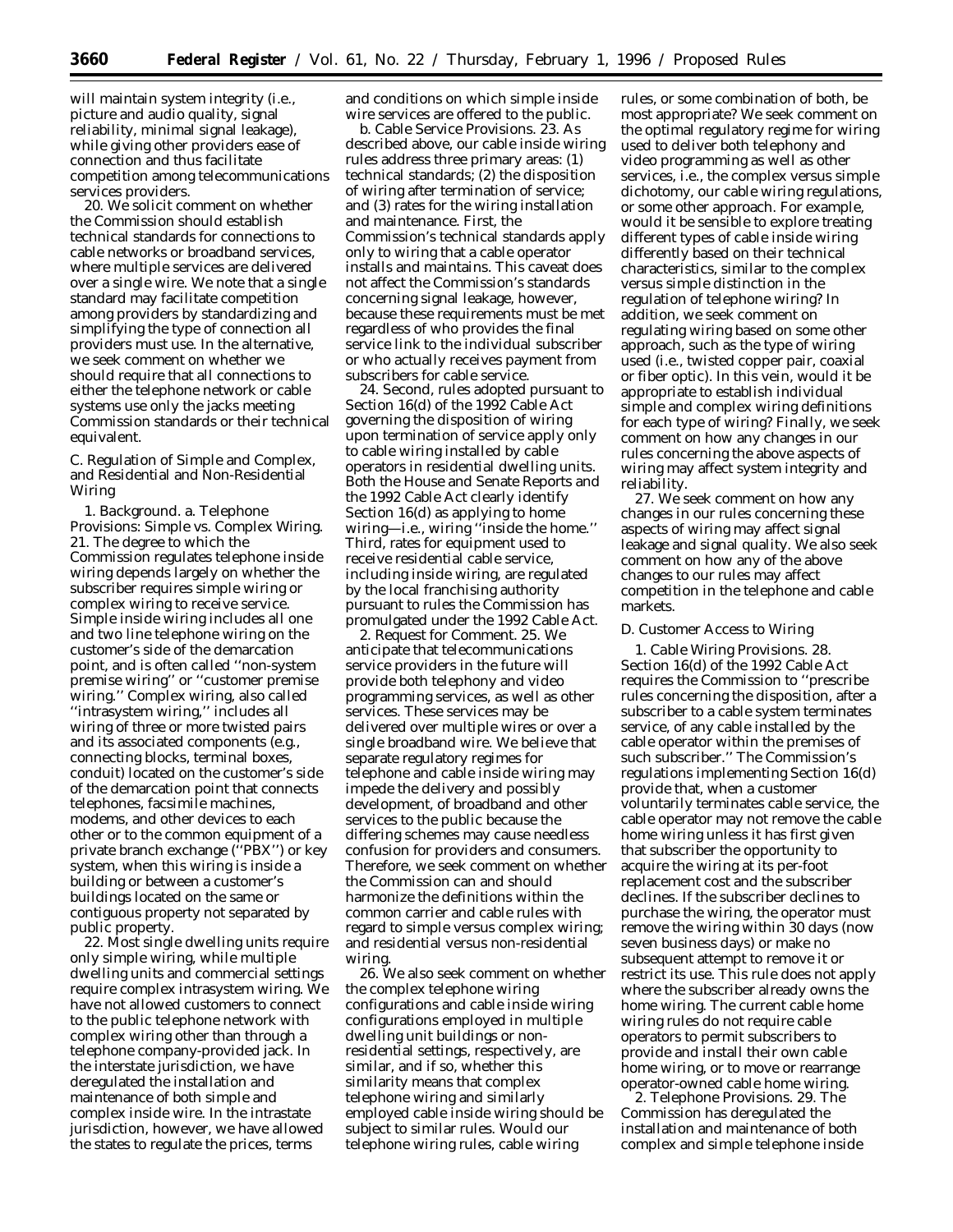wire. As explained above, we first acted with regard to the installation of complex wiring, which is ''new intrasystem wiring installed with new CPE systems.'' Since we had deregulated the installation of new CPE systems in *Computer II, Amendment of Section 64.702 of the Commission's Rules and Regulations,* Final Decision, 77 FCC2d 384, 45 FR 31319 (May 13, 1980) (''*Computer II*''), *modified on reconsideration*, 84 FCC2d 50 (1980), *further modified on reconsideration*, 88 FCC2d 512 (1981) it was inconsistent to have complex wiring installed under tariff. Therefore, to foster competition in complex wiring installation, we deregulated the installation of complex wiring in the same way and on the same basis as we had deregulated CPE in *Computer II*. We subsequently deregulated the installation of simple inside wiring and maintenance of all inside wiring, effective January 1, 1987. Through these actions, we intended to make the cost-causative customer bear the costs of connecting CPE, including inside wiring, to the telephone network and, thus, to produce immediate cost savings that would be passed on to ratepayers.

30. To complete the deregulation of inside wire, the Commission prohibited telephone companies from imposing restrictions on inside wire that would prevent customers from removing, replacing, rearranging or maintaining inside wire using sources of their own choosing. In addition, we precluded the telephone companies from requiring customers to purchase or to pay a charge for using inside wire that had been previously installed or maintained under tariff.

3. *Request for Comment.* 31. We tentatively conclude that there is no reason to change our rules giving consumers the right to access their narrowband wiring inside the demarcation point, whether that wiring is used to provide voice, video or data services. We seek comment on this tentative conclusion. We also seek comment on whether the Commission should establish rules that give consumers the right to provide and to install their own broadband inside wiring and to access broadband wiring (for purposes of, for example, installing additional outlets, performing maintenance or reconfiguring existing wiring) on their premises which has been installed and is owned by the broadband service provider. In particular, we seek comment on whether consumers should have such a right if: (a) the broadband wire carries both cable and common carrier services

(''joint use''); or (b) the broadband wire carries cable services only.

32. Access to broadband inside wiring *prior* to termination of service would allow consumers to select who will install and maintain their broadband wire (e.g., someone other than the cable operator, such as a commercial contractor, or the consumer himself or herself). The resulting competition in the wiring marketplace might also reduce the amount of maintenance fees and service charges a subscriber pays to the broadband service provider.

33. In this context, we ask whether and how broadening the cable rules to establish the subscribers' right to provide and to install their own cable inside wiring and to access cable operator-owned inside wiring would (a) promote consumer choice; (b) foster competition among multichannel video programming service providers, thus lowering prices and encouraging technological innovation; and (c) facilitate the provision of more than one type of telecommunications service (e.g., telephone and video) by different types of companies. We also request comment generally on how to protect against signal leakage and to maintain the signal quality delivered over the coaxial cable if subscribers are given pretermination access to broadband cable inside wiring.

34. We seek comment on whether the Commission has authority under the Communications Act to promulgate cable inside wiring rules requiring pretermination access, both when the wiring is used jointly by cable and common carrier services and when the wiring is used solely for cable services. In particular, we ask whether, in the joint use context, the inside wiring used to transmit interstate telecommunications services is so inseparable from the wiring used to transmit the cable services that consumers should have the right to access the wiring under the Commission's current telephone rules. We note that, while the telephone rules may provide a useful model for broadband wiring, cable operators may not be regulated as common carriers ''by reason of providing any cable service.'' We believe, however, that simply applying rules to cable that are the same as, or similar to, the telephone inside wiring rules is not tantamount to treating cable operators as common carriers. We nevertheless request comment on this interpretation of the statute. We also ask commenters to address the issue of whether permitting pretermination access would constitute an impermissible ''taking'' of property without just compensation, in violation

of cable operators' Fifth Amendment rights.

35. We also ask whether the best way to ensure that subscribers are permitted to own and to access cable inside wiring, whether by buying it or installing it prior to termination of service, might be to deregulate cable inside wiring rates, much the same as telephone inside wiring has been deregulated. We ask whether the introduction of competition in the markets for cable inside wiring would force cable operators to permit pretermination access where there is subscriber demand. We seek comment on whether we have the statutory authority to deregulate cable home wiring rates. We direct the parties to Section 16(d) of the 1992 Cable Act and Section 623(b) of the Communications Act, as amended, and note that Congress specifically expressed a ''[p]reference for competition'' over regulation in setting rates for cable services. In addition, we seek comment on whether and on what basis the Commission should establish a transition period, during which rates would remain regulated, while the market for cable home wiring becomes competitive. We also ask for comment on whether, if the Commission is statutorily required to regulate cable inside wiring rates, we should provide incentives to cable operators to permit pretermination access, for example, by providing that, if an operator allows subscribers to access the home wiring prior to termination of service, or sells the wiring to the subscriber (upon installation or any time thereafter), the operator may then charge the subscriber whatever rate it wishes to reconfigure or perform maintenance on the wiring.

36. In order to promote the efficient transfer of service, we thus seek comment on establishing a requirement that subscribers own their inside wiring upon installation of cable service, on a going-forward basis. We note that our current rules, as Title VI requires, already permit cable operators to recover the costs of inside wiring installation. We solicit comment on whether we should require cable operators to sell the wiring upon installation of cable service. We seek comment on the best way to achieve this. For example, should we require cable operators to include the cost of the wiring as well as the cost of labor to install the wiring in the cost of installation of cable service? We seek comment on whether it is necessary for the Commission to detail how these costs are to be recovered, *e.g.,* in a onetime initial payment, or on a monthly basis for some maximum number of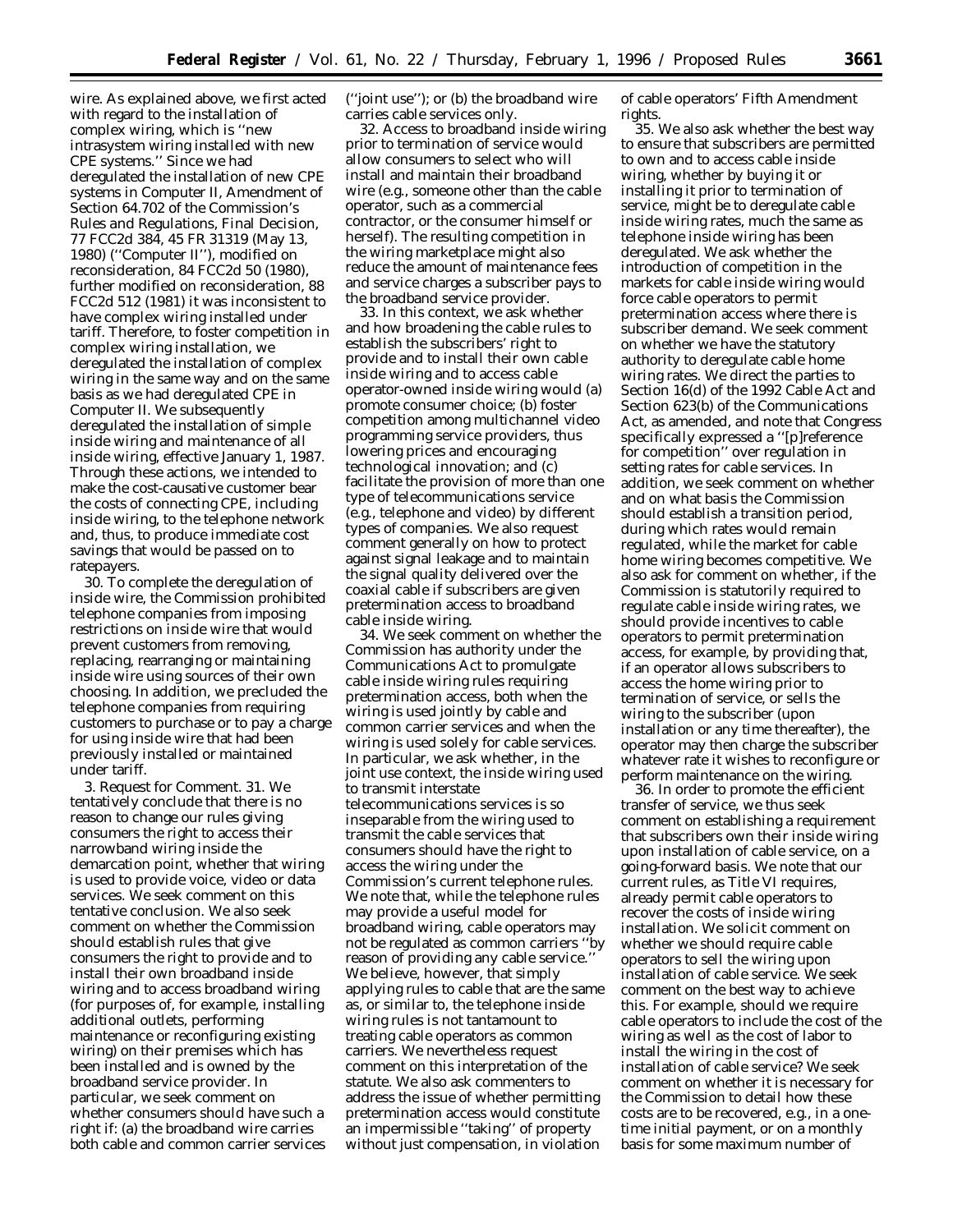months. Under the latter approach, we would intend for full ownership of the wiring to be vested in the subscriber once the subscriber pays any portion of the costs associated with the wiring. We understand that cable operators would need time to implement this approach; therefore, we seek comment on requiring cable operators to adopt this approach as of some date certain in the future, *e.g.,* six, 12 or 18 months following adoption of the requirement.

37. Alternatively, we seek comment on whether the Commission can and should create a presumption that the subscriber owns his or her cable inside wiring. As we noted in the *Cable Wiring Order,* the subscriber often already owns the home wiring, such as where the subscriber was charged for the wiring upon installation, or, at least in the case of single family dwellings, where the applicable state or local law treats the wire as a ''fixture,'' or the previous occupant already owned the home wiring, either by purchasing the wiring upon voluntary termination of service or because the operator failed to remove it within the time allowable under our rules. We seek comment on whether this presumption could be rebutted by the cable operator or be an irrebuttable presumption. If rebuttable, we seek comment on what kind of showing cable operators would have to make to overcome a presumption that the subscriber owns his or her home wiring, what type of records operators would be required to keep, any constitutional or statutory impediments to such a presumption, and when such a process would occur. We also seek comment on our concern that, at least for existing wiring, operators may possess inadequate records to demonstrate ownership. If irrebuttable, we seek comment on how such a relinquishment of ownership rights could be structured consistent with constitutional and statutory requirements, and what deadlines should be imposed in order to permit cable operators to obtain full compensation for their inside wiring costs.

4. *Compensation for Wiring.—*a. *Background.* 38. The Commission's rules compensate cable operators for their costs of installing the subscriber's cable home wiring. With respect to telephone wiring, as previously noted, the Commission deregulated the installation of simple inside wiring and the maintenance of all inside wiring, effective January 1, 1987. We then precluded carriers from imposing restrictions upon the removal, replacement, rearrangement or maintenance of inside wiring.

39. Currently, cable operators must elect a uniform installation charge that is based upon either the product of the hourly service charge and the person hours of the visit, or the product of the hourly service charge and the average hours spent per installation visit. Further, the rules prescribe a per-foot replacement cost upon termination of service. We stated in the *Cable Wiring Order* that the per-foot charge should be based on the replacement cost of coaxial cable in the community, and gave as an example for which the cost was approximately six cents per foot.

b. *Request for Comment.* 40. We seek comment on whether our current rules for compensation of broadband cable should change if, for example, we move the demarcation point for cable systems to the minimum point of entry in multiple dwelling unit buildings or some other point, including some point farther than 12 inches from the subscriber's premises. We also seek comment on providing compensation to telephone companies for the cost of an additional segment of what is now a customer's narrowband telephone loop, if it is determined that the demarcation point for the telephone network will be placed 12 inches outside the customer's premises, or at some point inside of the minimum point of entry.

#### E. Dual Regulation

1. *Background.* 41. As described above, the Commission has established rules to govern the technical performance of cable systems, the disposition of wiring upon termination of service, and subscriber rates for the installation, maintenance and sale of equipment necessary to receive cable service generally, including inside wiring. The local franchising authority generally is the first line of enforcement of all such rules, while the Commission will, either informally or by rule, resolve disputes that may arise between a cable operator and the local franchising authority.

42. Because most local telephone exchange facilities are used jointly to provide interstate and intrastate telephone services, they are regulated by both federal and state regulatory authorities. The extent of dual regulation depends generally on whether the Commission has preempted state authority to regulate exclusively a particular aspect of telephone service rates.

43. With respect to simple wiring services, however, we have maintained certain federal standards with which state regulations must comply. For example, if a state chooses to regulate the rates under which telephone

companies provide simple inside wiring, the state regulations must require the telephone companies to unbundle the inside wiring charges from the charges for basic transmission services. Moreover, a state may not establish rules that will impede the competitive provision of telephone inside wiring. In addition, any state regulations governing the terms or conditions under which inside wire services are provided must be consistent with the technical standards set forth in Part 68 of our rules.

44. In addition, the Commission has instituted a system to monitor state regulatory programs for inside wire to assess their impact on our goal of achieving full competition in the market for inside wire services. We require a telephone company with annual operating revenues of \$100 million or more to file with the Commission a copy of any state or local statute, rule, order, or other document that regulates, or proposes to regulate, the price or prices the telephone companies charge for inside wire services.

2. *Request for Comment.* 45. We first solicit comment on whether it may be necessary to harmonize these respective disparate systems of regulation as the similarity increases between the technology employed to deliver telephony and video programming. For example, as stated previously, it is possible that in the future both telephony and video programming will be delivered over a single wire; thus, an issue may arise over which dual system regulation should govern, i.e, Commission-local franchising authority (cable service) or Commission-state public utility commission (telephone service). We seek comment on whether the Commission has legal authority to change or harmonize these dual systems of regulation to accommodate the situation where broadband or multiple services are provided over a single wire or multiple wires, and how this could be accomplished. Similarly, if we were to adopt a common demarcation point for both cable and telephone networks, confusion also might arise over which relationship between local and federal authorities should govern. Therefore, we also seek comment generally on any conflicts that may arise from unifying these disparate systems of dual regulation between cable and telephone service for inside wiring, in light of the definition of the network or system demarcation points as well as the other standard technical requirements for the two services.

46. We also ask commenters to discuss the role of non-federal regulation in setting the prices, terms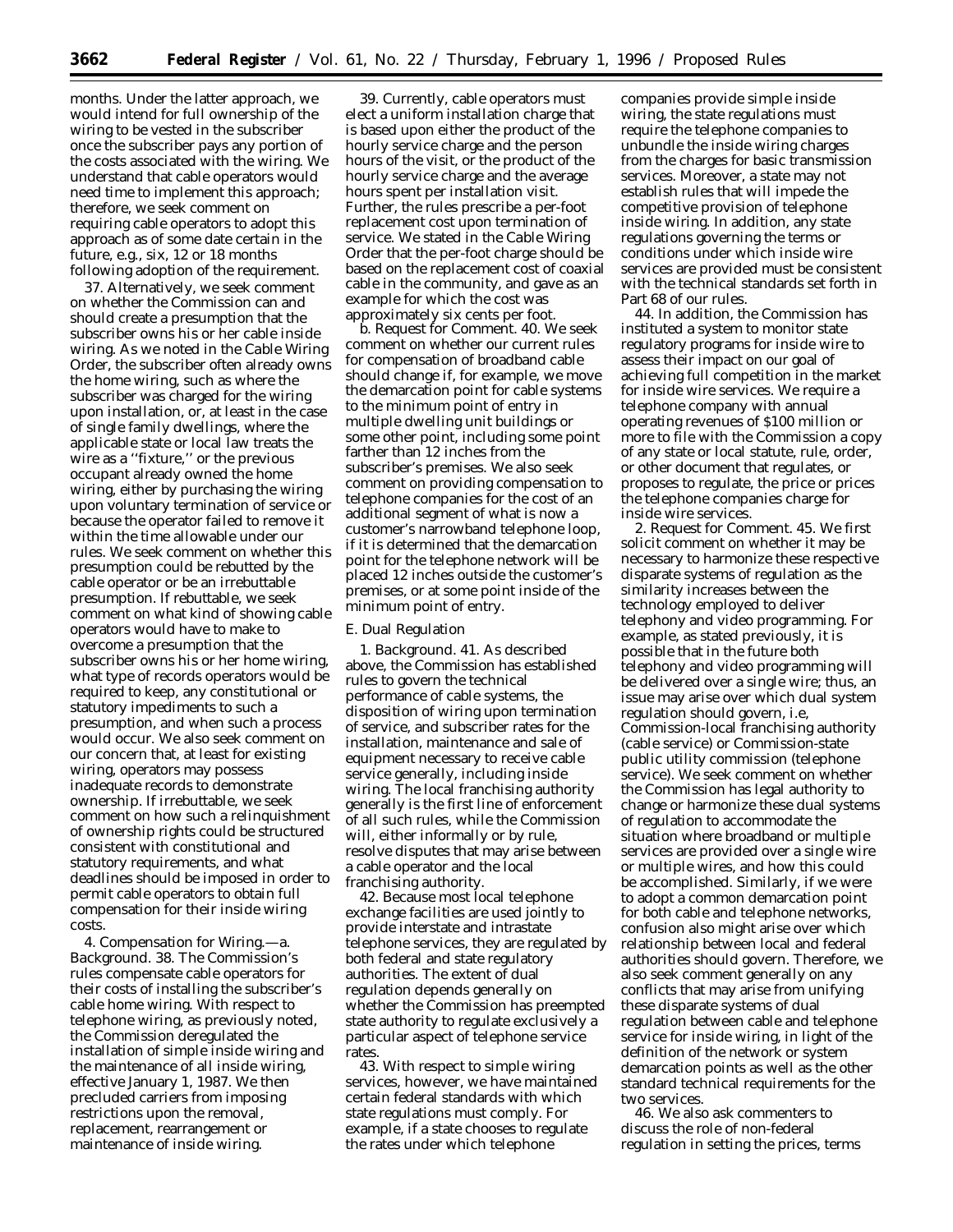and conditions for telecommunications services inside wiring. Currently, many local regulators regulate cable wiring. We seek comment on whether the nonfederal regulation of telephone wiring should be altered if the delivery systems for telephony and video programming become more similar. With respect to federal involvement, difficulties also may arise in determining the proper level of our involvement in the oversight of wiring as telephone and video programming technologies advance. In this context, we seek comment on whether we should expand or decrease our monitoring of charges for inside wiring used to provide video service, or increase or decrease our oversight of telephone inside wiring.

**F. Service Provider Access to Private Property**

1. *Background.* 47. We also wish to examine the right of various service providers to obtain access to private property, such as multiple dwelling unit buildings, private housing developments, and office buildings. If, in the interest of competitive parity, we ultimately were to adopt a uniform demarcation point for the networks of all companies providing similar services, that goal may not be achieved if all providers do not have equal access to the customer's wiring at the demarcation point.

48. Telephone companies traditionally have gained access to private property through private easements and contracts with the property owners. As common carriers, they also have the use of public rightof-ways and can exercise the power of eminent domain. Thus, when they seek to provide telephone service, there has been little objection to their right to access private property.

49. Cable operators' right to gain access to private property has been less clear. Currently, approximately thirteen states have passed some form of cable mandatory access statute, including Connecticut, Delaware, Florida, Illinois, Kansas, Maine, Minnesota, Nevada, New Jersey, New York, Pennsylvania, Rhode Island and Wisconsin.

2. *Request for Comment.* 50. Parity of access rights to private property may be a necessary predicate for any attempt to achieve parity in the rules governing cable and telephone network inside wiring, because without access to the premises, the inside wiring rules and proposals discussed in this *NPRM* will not even be implicated. An inequality in access can unfairly benefit one provider over another. In addition, we have received conflicting information about the ability of alternative service

providers to obtain the permission of multiple dwelling unit building owners: (a) to enter the building at all; (b) to run a common feeder line up a stairwell, for example, to a security closet or lockbox; and (c) to run individual wiring down hallways from the lockbox to individual units. We seek comment on the legal and practical impediments faced by telecommunications service providers in gaining access to subscribers. For instance, as discussed above, moving the cable demarcation point farther away from the subscriber, such as back to the lockbox, could alleviate much of the access problem if building owners primarily objected to running additional wiring down the hallways; on the other hand, moving the demarcation point may have little impact if building owners have been denying alternative providers access to the property altogether.

51. We seek comment on the above discussion and several other specific issues related to provider access. First, we seek comment on the current status of the law regarding access to private property by cable operators and telephone companies. For instance, what type(s) of access do state statutes granting mandatory access for cable operators provide? Who qualifies for such mandatory access (e.g., only franchised cable operators)? Have cable operators been successful in obtaining access to private property under any other statutory or common law theories? Similarly, what type(s) of access to private property do the states grant to telephone companies? Is such access related to the type of service provided or to the identity of the company? Do the statutes permit telephone companies to obtain access to private residences, such as multiple dwelling units, or simply to run their lines across private property? In other words, can an individual resident in a multiple dwelling unit obtain telephone service over the property owner's objection?

52. We also seek comment on whether and how the rules governing access to customers' premises should be harmonized in a world in which the cable operator, the telephone company and possibly others may be offering telephony, video and other services over a single wire. Can and should cable operators that offer telephony be permitted to use the telephone companies' easements to obtain access to private property? Can and should cable operators or telephone companies, if they have an easement to provide telephony, also be permitted to provide video or other services using the same easement? Should it make a difference whether the services are provided over

one wire or two? We seek comment on whether allowing a company that possesses an easement for one service to rely on that easement in providing another service would constitute an impermissible ''taking'' without just compensation, in contravention of the property owner's Fifth Amendment rights.

53. Finally, we request comment on whether the Commission can and should attempt to create access parity among service providers, and what our rules should say regarding the terms of such access. We also seek comment on any statutory or constitutional impediments to this goal. In particular, we ask commenters to address the concern that any right of access to private property may constitute an impermissible ''taking'' in violation of the property owner's Fifth Amendment rights. We realize that a number of these potential service providers are not common carriers and their right to access is not well established in state or federal law. We seek comment on the potential constraints this lack of common carrier status will have on the rules we prescribe.

#### G. Customer Premises Equipment

1. *Background.* 54. Telephone-related customer premises equipment (CPE) constitutes all telephone equipment located on the customer's side of the demarcation point, including private branch exchanges (PBXs), key systems, modems, and telephone handsets. In the Computer II Final Decision, we concluded that Title II regulation of CPE was no longer warranted. We found that deregulation ''fosters a regulatory scheme which separates the provision of regulated common carrier services from competitive activities that are independent of, but related to, the underlying utility service.'' Earlier decisions removed tariff provisions that restricted customers' rights to attach non-carrier provided CPE to the telephone network. Those earlier efforts culminated in a registration program that allows consumers to connect their own equipment to the network if the equipment conforms to certain technical standards and is properly registered with the Commission under Part 68 of our rules. These decisions confirmed the existence of broad consumer right under Sections 201(b) and 202(a) of the Act.

55. In *Computer II,* we were also concerned that carriers' practices of bundling CPE charges with charges for basic services could undermine our efforts to ensure that regulated service rates accurately reflected the costs of providing the associated service. Given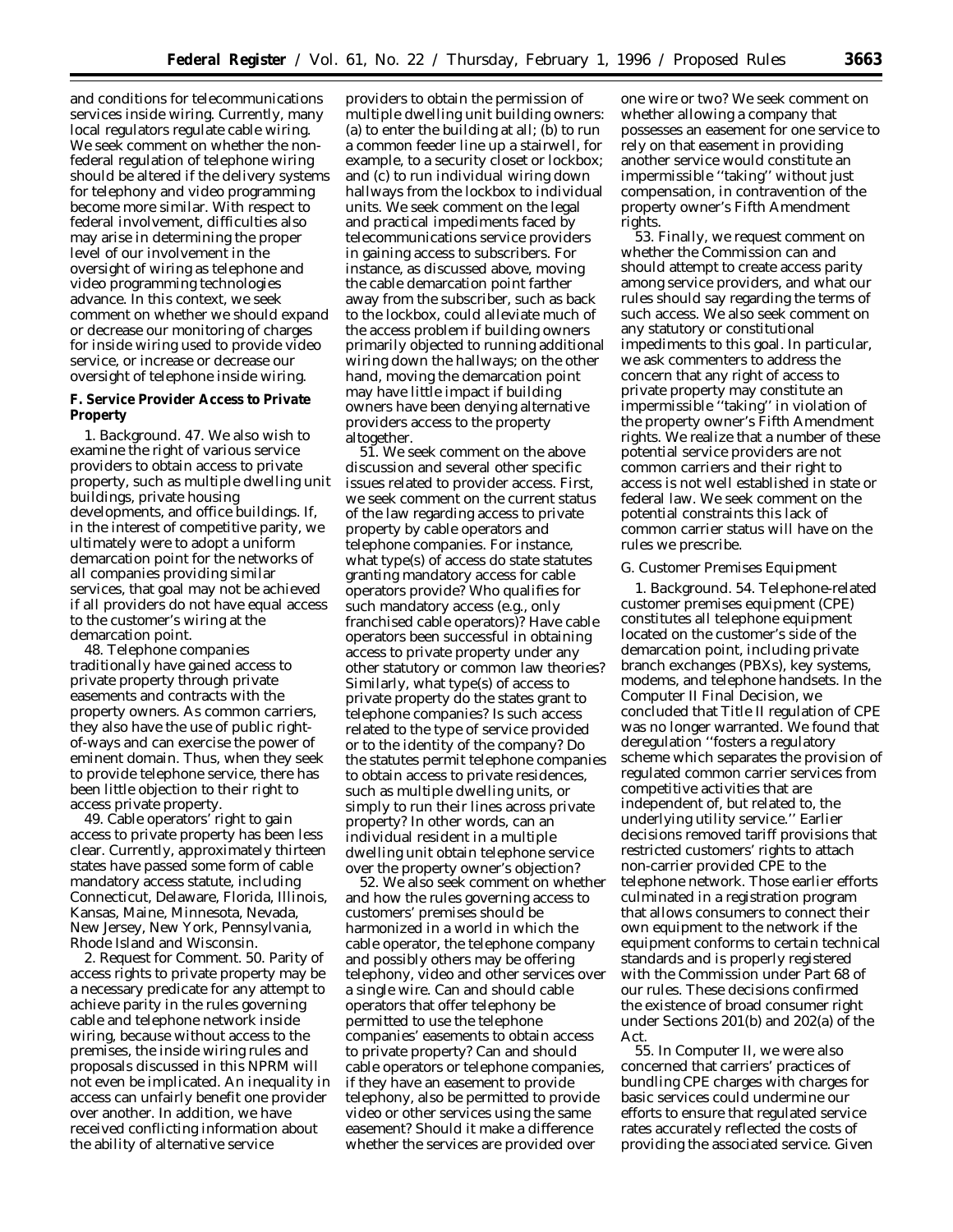the variety of CPE products and suppliers, we were confident that our unbundling and detariffing of CPE would not adversely affect consumers.

56. Cable-related CPE, regulated under Part 15 of the Commissions rules for emission and interference, generally includes equipment located on the customer's side of the demarcation point, such as television receivers (''TVs''), video cassette recorders (''VCRs''), remote control units, and settop converter descramblers (''set-top boxes''). We note that most of the current cable-related CPE mentioned, such as TVs and VCRs, were designed and can function without connection to cable systems, whereas practically all telephone-related equipment is specifically designed to be connected to telephone networks. As such, a number of issues may exist regarding the connection of customer-owned CPE to cable system equipment, including loss of CPE features and requiring a set-top box to receive cable service. While settop boxes are generally provided by the cable operator, TVs and VCRs are generally provided by the subscriber. In addition, we anticipate that future CPE used by cable and telephone subscribers may include computers, component decoders and tuning devices, and facilities used for interactive services. Often, cable operators protect their extended basic and premium services with proprietary scrambling techniques. In these cases, the subscriber must obtain the descrambler converters from the cable operator. Our current cable regulations do not specifically address the rights of cable subscribers to connect CPE to cable operators' facilities. Therefore, unlike equipment used to receive common carrier telephone service, there is some ambiguity as to whether cable operators may prohibit or limit subscribers' ability to connect CPE to operators' facilities for services other than cable service.

57. The 1992 Cable Act directed the Commission to establish standards that relied upon actual cost to set the rates charged to lease equipment used by subscribers to receive basic cable service. Only some cable-related CPE are subject to this statutory provision, including set-top boxes, remote control units, connections for additional outlets, and inside wiring. We note that the 1992 Cable Act also directed the Commission to ensure compatibility between consumer equipment and cable systems, consistent with the need to prevent theft of cable service, so that cable subscribers will be able to enjoy the full benefits of both the programming available on cable systems

and the functions available on their television receivers and VCRs.

58. What is more, and as stated previously, we anticipate that the technologies used to deliver and receive cable and telephone service may become more similar. For example, future video programming and telephony may not only be delivered over a single broadband wire, but future subscribers may receive both services using a single piece of equipment, such as a computer modem or a ''videophone.'' It is also possible that the subscriber may only need one piece of customer premises equipment to interact with both services, such as an enhanced set-top box or stand-alone interface unit. In addition, multi-use devices may be developed that allow subscribers to receive video, data and voice services, akin to the present functions of a telephone modem used to reach computer networks. In such cases, the disparate regulatory schemes for cable-related CPE and telephone-related equipment could cause confusion for service providers as well as subscribers and regulators. For example, service providers may be uncertain whether rates for such equipment are subject to regulation. Similarly, subscribers may be uncertain of their rights to connect CPE to the network(s) over which they receive service.

2. *Request for Comment.* 59. *Interconnection.* Since the Commission deregulated telephone CPE, the Commission's goals of promoting marketplace entry by communications equipment vendors, increasing competition among these vendors, and producing cost savings for both consumers and common carriers have largely been fulfilled. We believe that exploring and possibly establishing the rights of consumers to provide and connect unregulated CPE to cable operator facilities can similarly benefit cable subscribers. We also believe that creating a record on these and other related issues will enable the Commission to establish simple and pro-competitive rules setting forth the rights and responsibilities of both service providers and subscribers with respect to CPE.

60. We therefore seek comment on the costs and benefits of harmonizing or revising our rules to accommodate better the possible convergence of technologies used to receive and to interact with network-delivered video programming and telephony. We seek comment on whether to allow customers to use and connect their cable-related CPE, such as set-top boxes, to cable facilities while allowing cable operators to protect their legitimate

security interests and to provide new and innovative services without inhibiting the use of existing customer CPE. We recognize that new and innovative services often require proprietary equipment which may not be compatible with existing CPE. We seek comment on the technical and economic impediments to requiring new services to be compatible with existing CPE. We also solicit comment on whether we should establish a common regulatory scheme to govern both cable and telephone network CPE.

61. We also understand that the technology of future CPE may take a variety of forms (e.g., component decoders, computer modems). We note that technologies to deliver voice and video service on an integrated basis continue to evolve. We seek comment on whether we should tailor our rules to accommodate different types of CPE technologies and functions. For example, perhaps there should be a different set of rules for cable-related equipment that is designed to both transmit and receive, than for equipment that is designed only to receive. We tentatively conclude that consumers should be able to connect cable-related equipment, as well as purchase this equipment, and seek comment on how the Commission may best achieve this goal. We note that in the 1992 Cable Act, Congress recognized that there are a number of compatibility problems between cable service and consumer electronics equipment. Congress was particularly concerned about the inability of cable subscribers to use the special features and functions of their TV sets and VCRs when receiving cable signals which are most often precluded by the use of a cable supplied set-top box. These features include picture-in-picture, timed recordings and the ability to view one channel while recording another. Presently, the Commission is awaiting finalization of a standard for a Decoder Interface connector. This standard is being developed by the Cable-Consumer Electronics Compatibility Advisory Group in conjunction with the Joint Engineering Committee of the Electronics Industry Association and NCTA. We believe that special rules must govern subscribers' access to and connection of CPE with access control functions that are consistent with these efforts. In this context, we seek comment on how best to protect against theft of cable service or other damage to cable operators' facilities if we were to change our rules to accommodate the possible convergence of technology used to deliver and receive cable and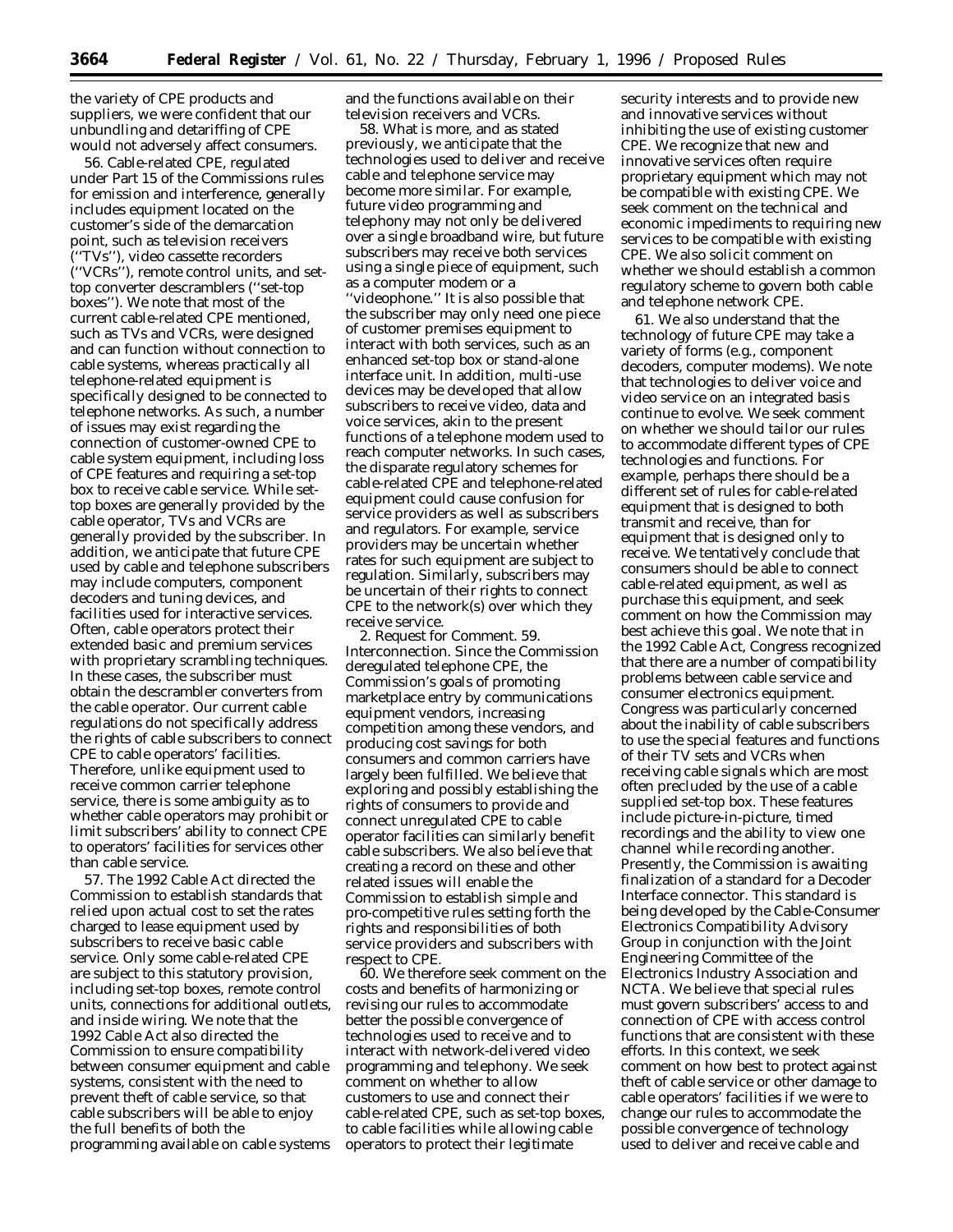telephone service. We also note that the Commission has taken steps to ensure enhanced compatibility between consumer electronics equipment and cable operators' facilities. *See In the Matter of Implementation of Section 17 of the Cable Television Consumer Protection and Competition Act of 1992: Compatibility Between Cable Systems and Consumer Electronics Equipment,* ET Docket 93–7, 9 FCC Rcd 1981 (1994), 58 FR 7205 (Feb. 2, 1993). The regulations adopted in the equipment compatibility proceeding will allow consumers to utilize customer premises equipment offered by a variety of suppliers, including the cable operator, in a competitive market.

62. We are not proposing to change our *Computer II* framework for equipment connected to narrowband facilities, or for equipment used in conjunction with Title II services but not Title VI services. We tentatively conclude that CPE used in conjunction with Title VI services provided over narrowband facilities should also be governed by *Computer II,* and seek comment on this tentative conclusion, including any security concerns that are raised by such a conclusion.

63. We note that Part 68 of the Commission's rules establishes standards for telephone-related CPE and an equipment registration program that are designed to ensure the reliability of telephone networks. Network reliability and safety must be maintained as entities other than traditional telephone companies begin to offer both voice and video services that use or interconnect with the public switched network. We thus seek comment on whether the Commission should enlarge the current registration program to cover cablerelated CPE that use or interconnect with the public switched network, if such interconnection is to occur. We further seek comment on whether an equipment registration program similar to the existing Part 68 program should be established for manufacturers of equipment used with future services, both broadband and narrowband, to ensure the integrity and reliability of these networks. Finally, we seek comment on how such a program should be structured to define the rights of both the service providers and the network subscribers, while ensuring the development and maintenance of a competitive CPE market. Such policies might include adoption of standards, for example, such as the Commission has adopted for telephone equipment in Part 68 of its rules.

64. *Equipment Rates.* We believe that improving cable subscribers' rights to acquire and provide their own cable-

related CPE would benefit subscribers. Such rules would give subscribers the choice of purchasing, installing or maintaining CPE themselves, or having a vendor other than the cable operator do so. This should promote marketplace entry by communications equipment vendors and facilitate competition among these vendors, as we have seen in the telephone context. A competitive marketplace should lead to the development of innovative types of CPE, improved performance of existing and new CPE, and improved maintenance of CPE.

65. As previously stated with respect to equipment rates, the 1992 Cable Act directed the Commission to establish a rate-setting methodology for equipment used to receive basic cable service, including set-top boxes, remote control units, wiring, and additional cable outlets. In response, the Commission's regulations link maximum permitted rates for regulated equipment to operators' actual costs of providing the equipment. We note, however, that Congress exhibited a clear preference for competition over regulation in the setting of rates for cable service and equipment.1 We believe that deregulating rates for currently regulated CPE would be in the public interest if the marketplace for CPE becomes competitive, and seek comment on this tentative conclusion. We wish to make clear that we are not proposing to re-regulate currently deregulated telephone CPE rates. We also seek comment on whether the Commission has authority to deregulate cable CPE rates under the Communications Act, and specifically whether the Commission possesses such authority under Sections 623(b), 632(b), 4(i), and 1. We further seek comment on whether specifically deregulating rates for currently regulated CPE would be inconsistent with the 1992 Cable Act, given that market forces in the resulting marketplace should determine rates. Finally, we seek comment on whether it would be necessary to establish a transition period prior to the deregulation of currently regulated CPE rates, until a competitive marketplace for CPE exists.

# *III. Initial Regulatory Flexibility Act Analysis*

66. Pursuant to Section 603 of the Regulatory Flexibility Act, the Commission has prepared the following initial regulatory flexibility analysis (''IRFA'') of the expected impact of these proposed policies and rules on small entities. Written public comments

are requested on the IRFA. These comments must be filed in accordance with the same filing deadlines as comments on the rest of the *NPRM*, but they must have a separate and distinct heading designating them as responses to the IRFA. The Secretary shall cause a copy of the *NPRM,* including the IRFA, to be sent to the Chief Counsel for Advocacy of the Small Business Administration in accordance with Section 603(a) of the Regulatory Flexibility Act, Pub. L. No. 96–354, 94 Stat. 1164, 5 U.S.C. § 601 *et seq*. (1981).

67. The Commission issues this *NPRM* to consider changes in our telephone and cable inside wiring rules and policies in light of today's evolving and converging telecommunications marketplace.

68. *Objectives.* To explore the development of new cable and telephony service rules in the following areas in light of converging technology: demarcation point, means of connection, simple and complex residential and non-residential wiring, installation, maintenance, access and ownership of inside wiring, compensation, dual regulation and service provider access.

69. *Legal Basis.* Action as proposed for this rulemaking is contained in Section 1, 4(i), 201–205, 214–215, 220, 623, and 632 of the Communications Act of 1934, as amended, 47 U.S.C. §§ 151, 154(i), 201–205, 214–215, 220, 543 and 552.

70. *Description, Potential Impact and Number of Small Entities Affected*. The proposals, if adopted, will not have a significant effect on a substantial number of small entities.

71. *Reporting, Recordkeeping and Other Compliance Requirements*. None.

72. *Federal Rules which Overlap, Duplicate or Conflict with these Rules*. None.

73. *Any Significant Alternatives Minimizing Impact on Small Entities and Consistent with Stated Objectives*. None.

#### *IV. Procedural Provisions*

74. *Ex parte Rules—Non-Restricted Proceeding.* This is a non-restricted notice and comment rulemaking proceeding. Ex parte presentations are permitted, except during the Sunshine Agenda period, provided that they are disclosed as provided in Commission's rules. *See generally* 47 CFR §§ 1.1202, 1.1203, and 1.1206(a).

75. To file formally in this proceeding, you must file an original plus four copies of all comments, reply comments, and supporting comments. If you want each Commissioner to receive a personal copy of your comments and

<sup>1</sup> 47 U.S.C. § 543(a)(2).